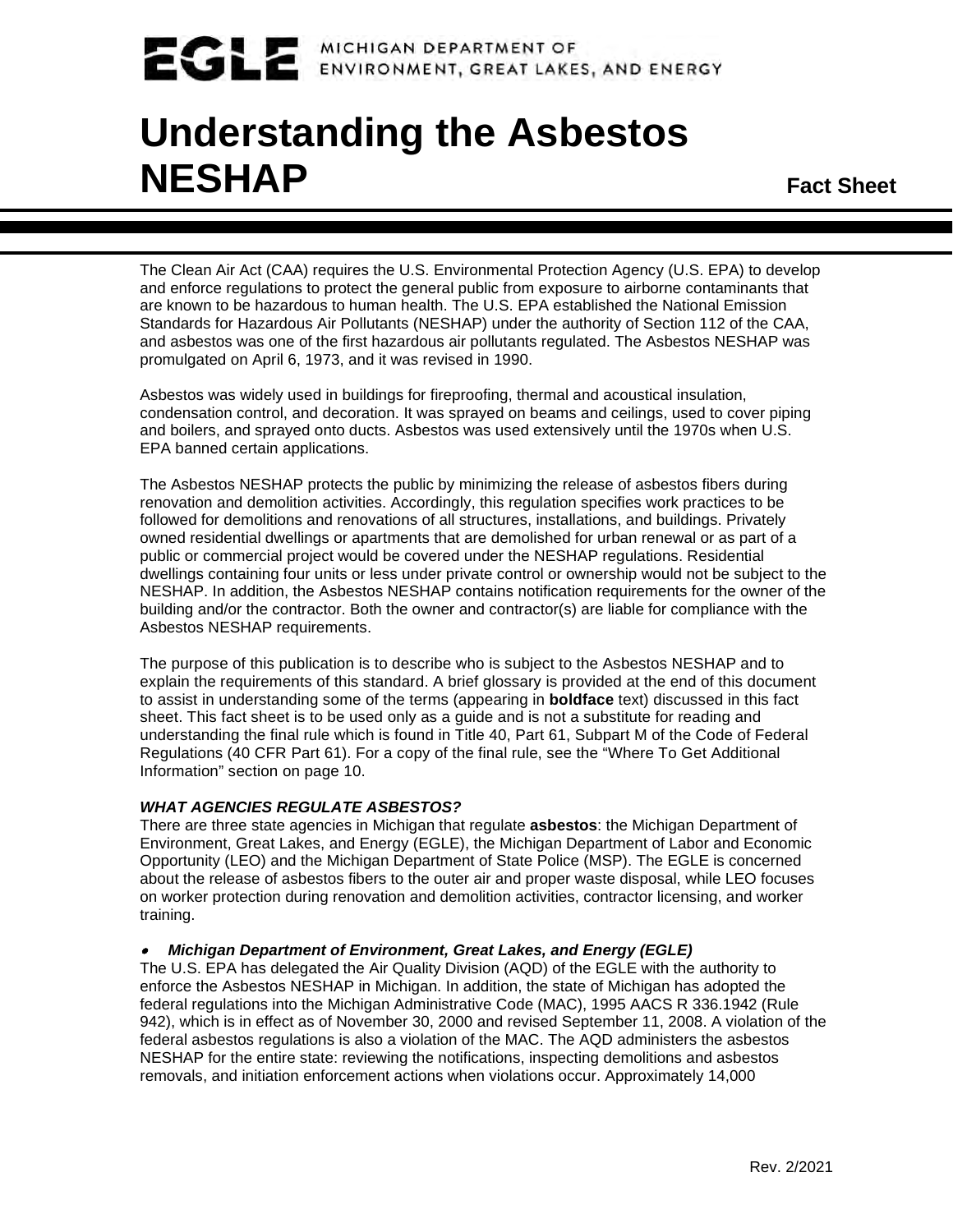notifications were received in FY 2018 by this agency and are reviewed for completeness and timeliness. Inspections are made based on contractor history, areas of the state, and type of project. Inspections are also performed in response to complaints. The U.S. EPA can and does conduct independent inspections of NESHAP projects.

The Waste Management Division of the EGLE regulates disposal of asbestos.

#### •*Michigan Department of Labor and Economic Opportunity (LEO)*

The Occupational Health Division of LEO implements the Asbestos Abatement Contractors Licensing Act, the Michigan Occupational Safety and Health Act (MIOSHA), the Asbestos Workers Accreditation Act, and the MIOSHA Asbestos Construction Standard. Some of the requirements in these acts and standards include work practices, training, and project notification. LEO also licenses those who train asbestos removal workers about the regulations. For more information about the LEO Asbestos Program, see the "Where to Get Additional Information" section on page 10.

## • *Michigan Department of State Police (MSP)*

The Hazardous Materials and Investigations Unit of the MSP is responsible for enforcing the U.S. Department of Transportation's (U.S.DOT) regulations regarding shipping and transporting of packaged materials by highway. Asbestos, transported for disposal as a hazardous material, is regulated under 49 CFR Parts 100-185. For more information, refer to the "Where to Get Additional Information" section on page 10.

#### *ASBESTOS NESHAP APPLICABILITY*

To determine applicability to the Asbestos NESHAP, three questions must be answered:

- $\mathcal P$  is the facility regulated by the NESHAP?
- $\mathcal F$  Is the activity a demolition or a renovation?
- Does the amount of **regulated asbestos-containing material (RACM)** meet or exceed the

thresholds?

#### *Is the Facility Regulated by the Asbestos NESHAP?*

A **facility** subject to the NESHAP can be any institutional, commercial, or industrial structure, **installation,** or building. Examples include, but are not limited to:

- $\checkmark$  Bridges;
- $\checkmark$  Tunnels;
- $\checkmark$  Docked ships;
- $\checkmark$  Military installations, including dependent housing;
- $\checkmark$  Chemical/power plant installations:
- $\checkmark$  Indoor shopping malls;
- $\checkmark$  School buildings in a school district;
- $\checkmark$  Post office buildings;
- $\checkmark$  Apartment buildings containing five or more dwelling units;
- $\checkmark$  Certain condominiums, cooperatives, and lofts;
- $\checkmark$  Dwellings which are part of an urban renewal project, highway construction, shopping mall, or other private development (which are not privately owned and held);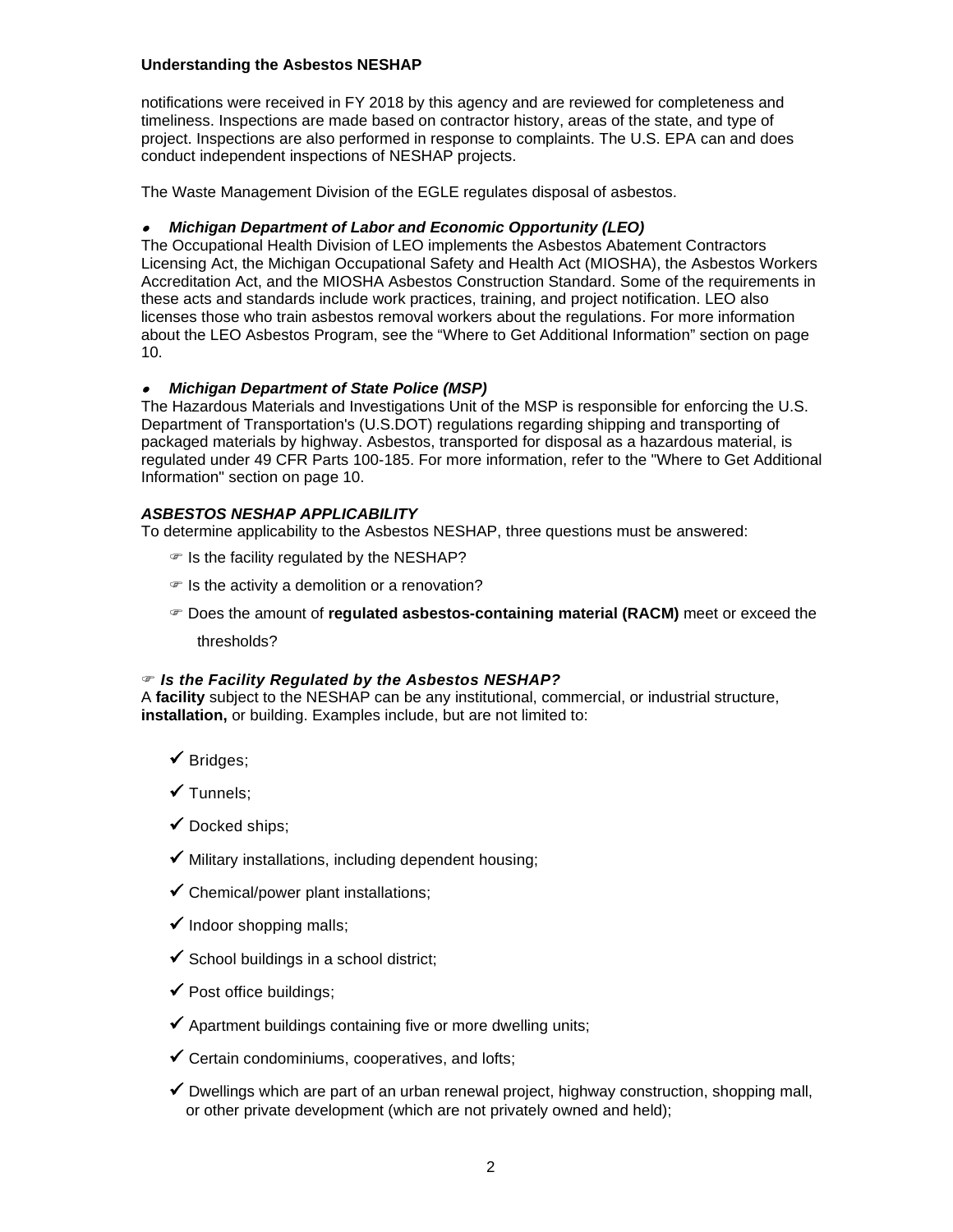- $\checkmark$  Groups of residential buildings under control of the same owner/operator and part of the same renovation/demolition project (even if the buildings are not proximate to each other);
- $\checkmark$  Amusement parks or state fairgrounds;
- $\checkmark$  Jails or prisons;
- $\checkmark$  Nursing homes or homes for disabled persons;
- $\checkmark$  Parking garages;
- $\checkmark$  Farms;
- $\checkmark$  Churches, monasteries, convents, or rectories; and
- $\checkmark$  Residential dwellings intentionally burned for fire training, etc.

Some examples of facilities not subject to the Asbestos NESHAP include:

- $\checkmark$  Privately owned homes, not demolished for urban renewal or as part of a public or commercial project;
- $\checkmark$  Privately-owned, multi-dwelling units with four or less dwelling units; and
- $\checkmark$  Mobile sources.

#### *Is the Activity a Demolition or a Renovation?*

A **demolition** is the wrecking or taking out of any load-supporting **structural member** of a facility together with any related handling operations or the intentional burning of any facility. A **renovation** is altering a facility or one or more facility components in any way, including the **stripping** or **removal** of RACM from a facility component (excluding operations in which load-supporting structural members are wrecked or taken out). Table 1 lists some examples of demolition and renovation activities.

| <b>Demolition</b>                                                                                                                                                                                                                                                                                                                                                                                                                                                                                          | <b>Renovation</b>                                                                                                                                                                                                                                                                                                                                                                                                                                                                                                                                                                                                                                                                                                                                                                                                                                                                            |
|------------------------------------------------------------------------------------------------------------------------------------------------------------------------------------------------------------------------------------------------------------------------------------------------------------------------------------------------------------------------------------------------------------------------------------------------------------------------------------------------------------|----------------------------------------------------------------------------------------------------------------------------------------------------------------------------------------------------------------------------------------------------------------------------------------------------------------------------------------------------------------------------------------------------------------------------------------------------------------------------------------------------------------------------------------------------------------------------------------------------------------------------------------------------------------------------------------------------------------------------------------------------------------------------------------------------------------------------------------------------------------------------------------------|
| The wrecking or taking out of any load-<br>supporting structural member or the intentional<br>burning of any facility.                                                                                                                                                                                                                                                                                                                                                                                     | Altering a facility or one or more facility components in any way,<br>including the stripping or removal of RACM from a facility<br>component, but excluding operations in which load-supporting<br>structural members are wrecked or taken out.                                                                                                                                                                                                                                                                                                                                                                                                                                                                                                                                                                                                                                             |
| • Wrecking or taking out building beams<br>or load-supporting walls:<br>• Removing the structural steel Supports<br>of outdoor pipe racks;<br>• Intentional burning, including<br>intentional burning for fire training<br>(this includes privately-owned,<br>single-family dwellings);<br>• Wrecking or tearing down a portion<br>of a structure that is load-supporting; or<br>• Renovating or remodeling a facility that<br>includes wrecking or removing a load-<br>supporting wall or component, etc. | • Scraping asbestos insulation off a ceiling;<br>• Removing a boiler covered with friable asbestos from a building;<br>• Removing pipe covered with friable asbestos from a pipe rack;<br>• Gross removal of boiler asbestos insulation;<br>• Glove bag stripping of asbestos pipe wrap;<br>• Drilling through asbestos ceiling plaster to build a dropped ceiling;<br>• Removing soundproofing, ceiling tiles, or plaster<br>containing asbestos;<br>• Removing vinyl asbestos floor tile or any asbestos-containing<br>material that is normally nonfriable that is in poor condition<br>(cracking, peeling, or showing other signs of deterioration). For<br>example, it can be crumbled or pulverized by hand pressure; or<br>• Activities that will render nonfriable material friable, such as<br>grinding, sanding, crumbling, pulverizing, sawing, or other<br>abrasive action, etc. |

*Table 1. Examples of Demolition and Renovation Activities*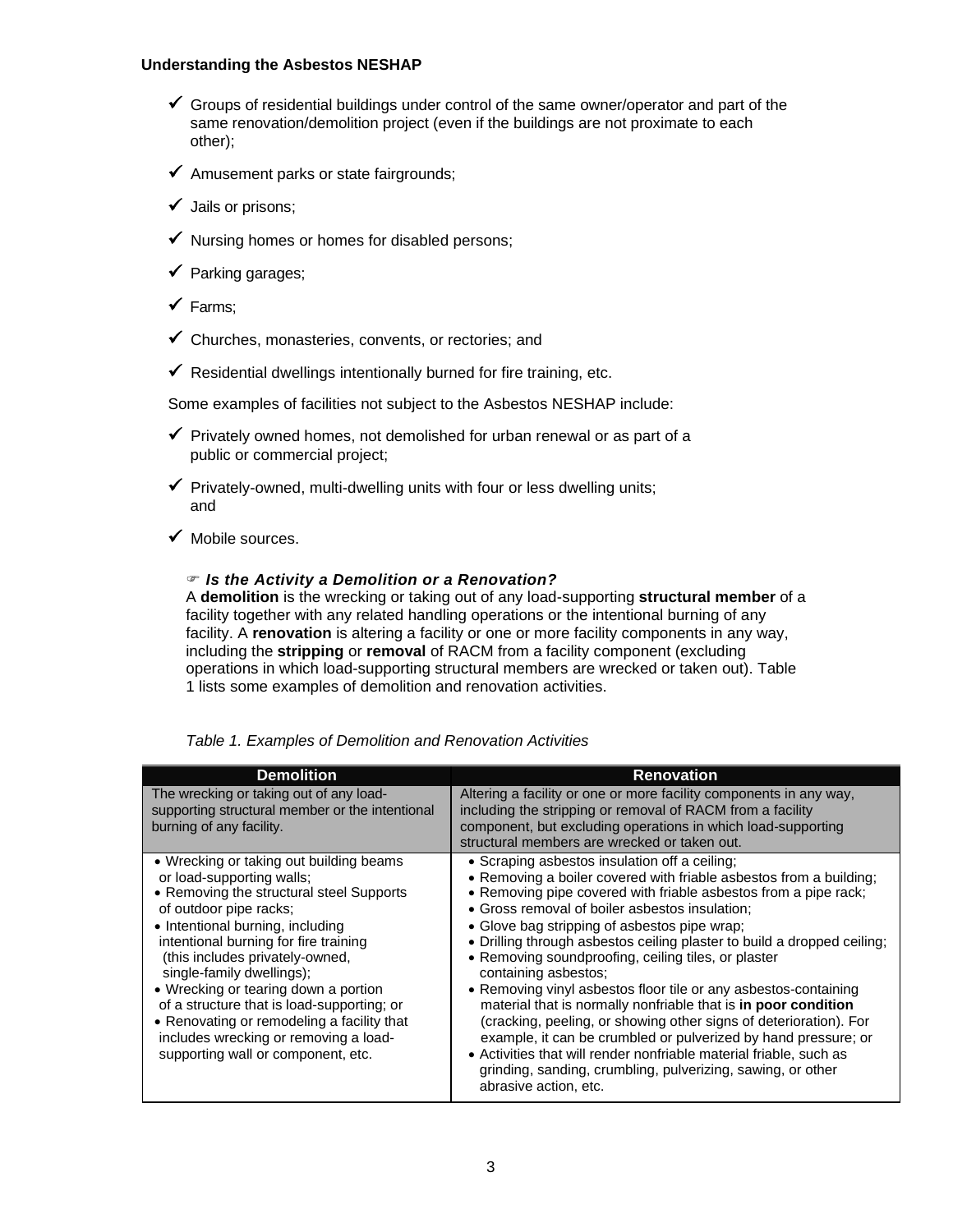#### *When Must an Asbestos Inspection and Detection Survey Be Completed?*

The Asbestos NESHAP requires that a thorough inspection be conducted for all renovations and all demolitions. The requirement to conduct a thorough inspection applies regardless of the building's age of construction or renovation history. All inspections must be completed before the commencement of a subject renovation and/or demolition activity, and the contractor performing the inspection must be listed on the joint EGLE/LEO "Notification of Intent to Renovate/Demolish" form. Inspections utilizing just visual examination are not acceptable unless the building is primarily steel and concrete materials or no materials in the building are likely to contain asbestos. Both contractors and their legal representatives, as well as owners and their legal representatives, are fully responsible for fulfilling the Asbestos NESHAP inspection requirements.

Although the Asbestos NESHAP does not specifically state that the person who does the inspection and conducts the site survey be trained in recognizing potential asbestos-containing material, the prerequisite of a trained survey inspector still may be a requirement under the Occupational Safety and Health Administration's (OSHA) Asbestos Standards. The federal OSHA Asbestos Standard for Construction (29 CFR 1926.1101) and the OSHA Asbestos Standard for General Industry (29 CFR 1910.1001) are administered by the LEO's, MIOSHA program. Each OSHA standard requires that all **public and commercial buildings** constructed prior to 1981, where employees may enter, work, or contact building materials, must be inspected for **asbestos-containing materials (ACM)**. This includes any houses, garages, apartments, etc. where employees work and may disturb asbestos. Additionally, all such vacant buildings scheduled for renovation or demolition must have an asbestos building survey completed prior to the start of the work.

Inspections under the OSHA standards must also adhere to the AHERA inspection protocol and be performed by a Michigan-accredited asbestos building inspector or a Certified Industrial Hygienist (CIH). The building survey must document the presence, location, and quantity of all "suspect" ACM. Laboratory analysis information should be a part of the building survey document and be kept by the building owner.

Once an asbestos building survey has confirmed or assumed the presence of ACM, all employees who work around, but do not disturb the ACM (i.e., persons conducting janitorial, building maintenance, and/or housekeeping activities) must receive, at a minimum, asbestos awareness training. Additionally, employees who may disturb ACM (i.e., persons working with any of the mechanical systems that have ACM) are required to have additional asbestos-related training. See the section entitled, "Where to Get Additional Information," for further assistance with the standard's inspection, licensing, and training requirements.

#### *Does the Amount of RACM Meet or Exceed the Thresholds?*

Thoroughly inspect the facility for asbestos, including **Category I and Category II nonfriable asbestos-containing material (ACM)**. Determine if the combined amount of RACM is at or above the thresholds listed in Table 2. RACM includes:

- $\checkmark$  Friable asbestos material:
- $\checkmark$  Category I nonfriable ACM that has become friable;
- Category I nonfriable ACM that will be or has been subjected to sanding, **grinding**, **cutting**, or abrading; or
- $\checkmark$  Category II nonfriable ACM that has a high probability of becoming or has become crumbled,pulverized, or reduced to powder by the forces expected to act on the material during demolition or renovation.

To determine whether **planned renovation operations** involving individual **nonscheduled renovation operations** are subject, predict the combined additive amount of RACM to be removed during a calendar year of January 1 through December 31.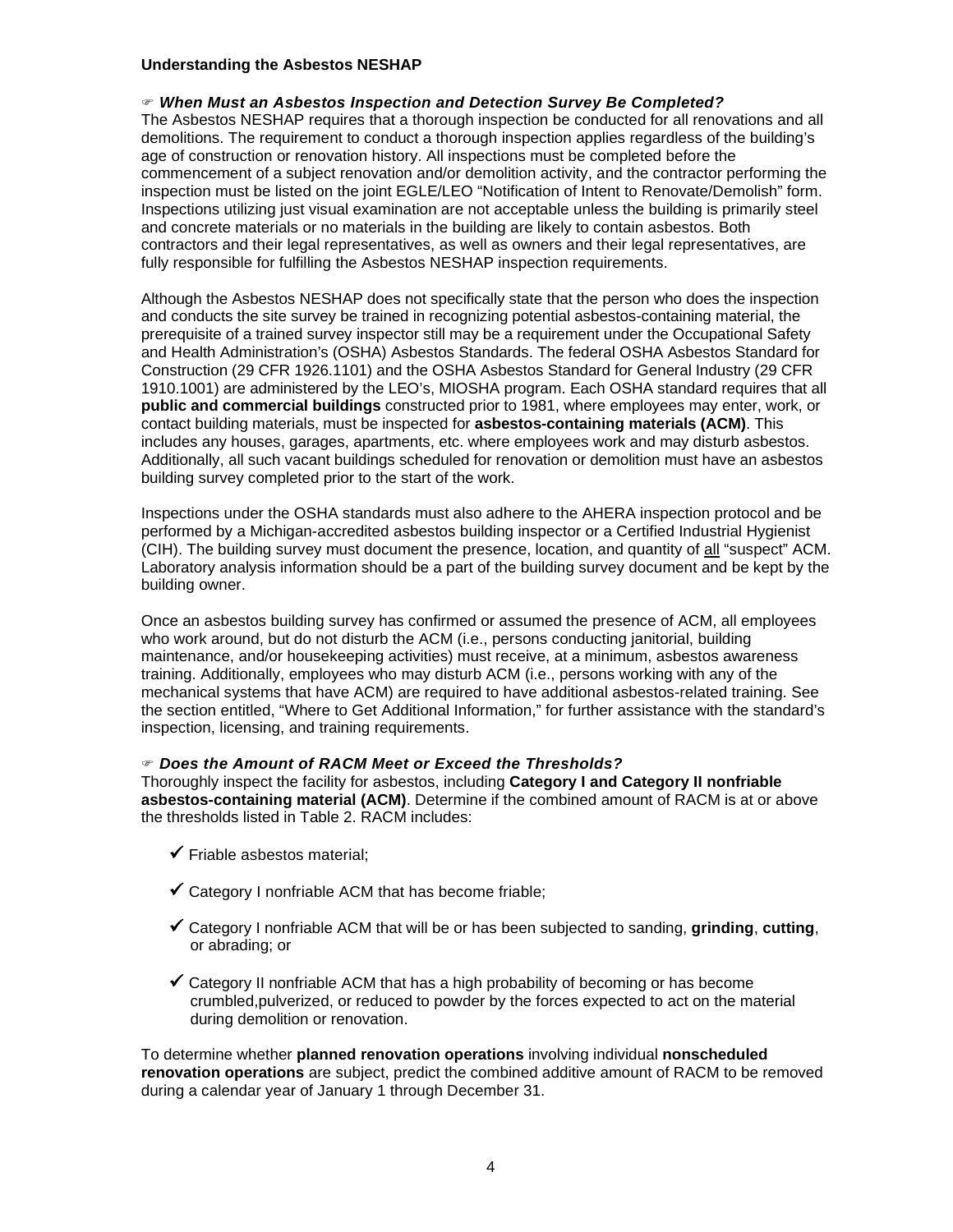*Table 2. Applicability Thresholds*

| <b>Location of Asbestos</b>                      | <b>Threshold Level of RACM</b>     |
|--------------------------------------------------|------------------------------------|
| <b>Pipes</b>                                     | 80 linear meters (260 linear feet) |
| Other facility components                        | 15 square meters (160 square feet) |
| Asbestos that is already off facility components | 1 cubic meter (35 cubic feet)      |
| where the length or area could not be            |                                    |
| measured previously.                             |                                    |

Any demolition or renovation activity that meets or exceeds the applicability thresholds in Table 2 is subject to all the renovation/demolition requirements of the NESHAP. Demolition activities below the thresholds (even for facilities with no asbestos) are subject to the notification requirement. Figure 1 summarizes the process for determining applicability to the Asbestos NESHAP.



*Figure 1. Flowchart for Determining Applicability to the Asbestos NESHAP*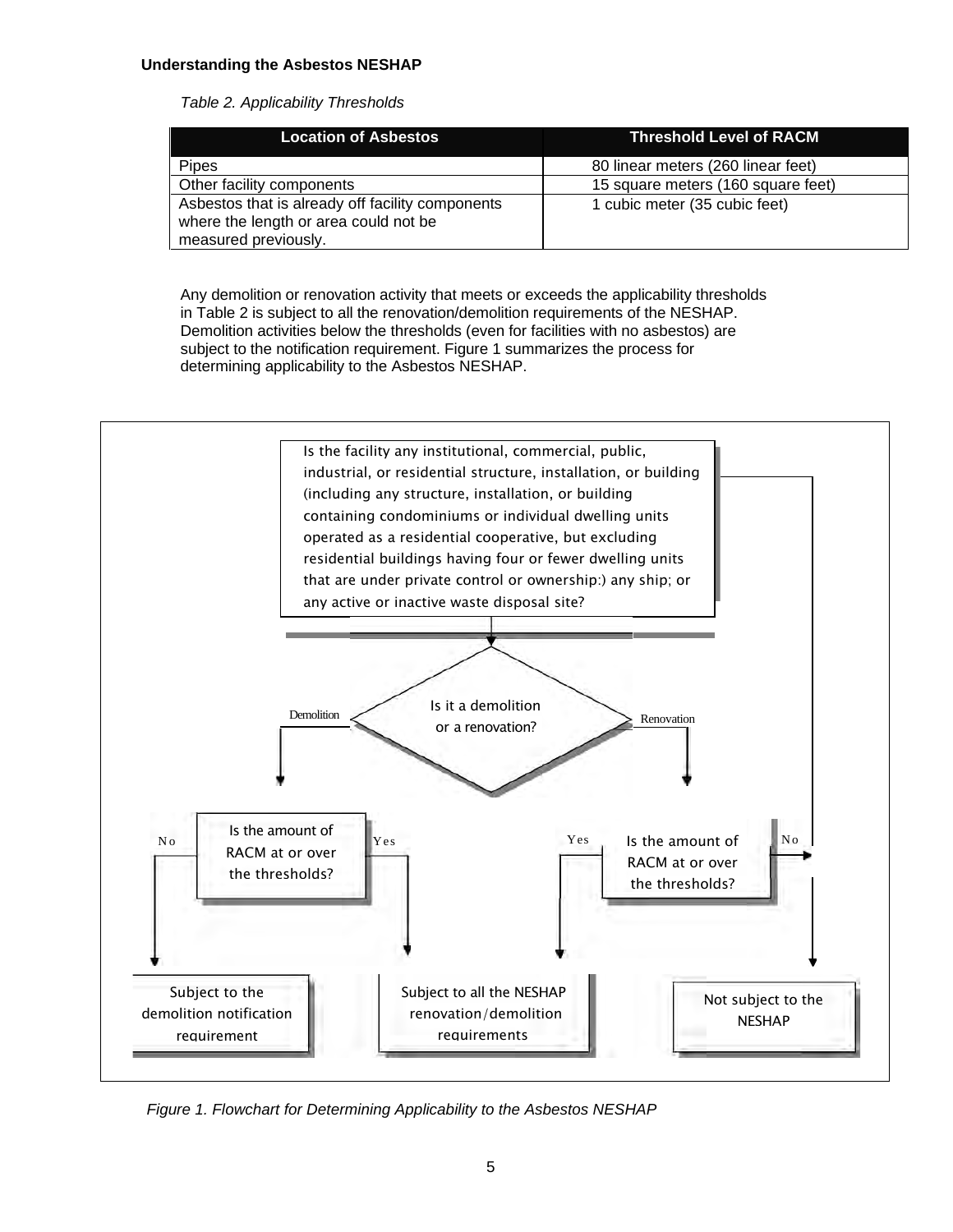Examples of operations that are neither demolitions nor subject renovations and, therefore, not subject to the Asbestos NESHAP include:

- $\checkmark$  Renovation below the threshold levels unless it is above the threshold levels cumulatively in a calendar year (notification may be required by LEO);
- $\checkmark$  Removal of **nonfriable asbestos-containing material**, as long as the material is not in poor condition and it remains nonfriable during all phases of removal, handling, and waste disposal;
- $\checkmark$  Asbestos encapsulation (notification may be required by LEO); and
- $\checkmark$  Removal of interior, non-load supporting walls that are not associated with any regulated asbestos-containing material.

#### *ASBESTOS NESHAP ADVANCE NOTIFICATION REQUIREMENT*

An important aspect of the NESHAP is the advance notification requirement, which enables the AQD to ensure that all precautions are being taken to minimize asbestos emissions. Building **owners** or contractors must submit notifications for all subject demolitions and for subject renovations where the amount of RACM meets or exceeds the thresholds. Notifications should be entered online using our online Asbestos Notification System (ANS) found at **[www.michigan.gov/air](https://www.michigan.gov/air)** under "Asbestos NESHAP Program" at least ten **working days** prior to beginning regulated demolition or renovation activities. For planned renovation operations involving individual, nonscheduled operations, the notification is required at least ten working days before the beginning of the calendar year for which notice is being given. Notifications must be entered as early as possible, but not later than the following work day for ordered demolitions and for emergency renovation operations. An **emergency renovation operation** means that the renovation operation was not planned but results from a sudden, unexpected event that, if not immediately attended to, presents a safety or public health hazard, is necessary to protect equipment from damage, or is necessary to avoid imposing an unreasonable financial burden.

The notification must include the following information:

- $\checkmark$  Date of notification (or date of revision);
- $\checkmark$  Type of notification (original, revised, canceled, annual);
- $\checkmark$  Type of operation (demolition or renovation);
- $\checkmark$  Scheduled starting and completion dates of asbestos removal work;
- $\checkmark$  Scheduled starting and completion dates of demolition or renovation:
- $\checkmark$  Abatement contractor information;
- $\checkmark$  Demolition contractor information (if project is a demolition);
- $\checkmark$  Facility owner information;
- $\checkmark$  Facility description including location;
- $\checkmark$  Disposal site information:
- $\checkmark$  Waste transporter information;
- $\checkmark$  Ordered demolition information (if project is an ordered demolition);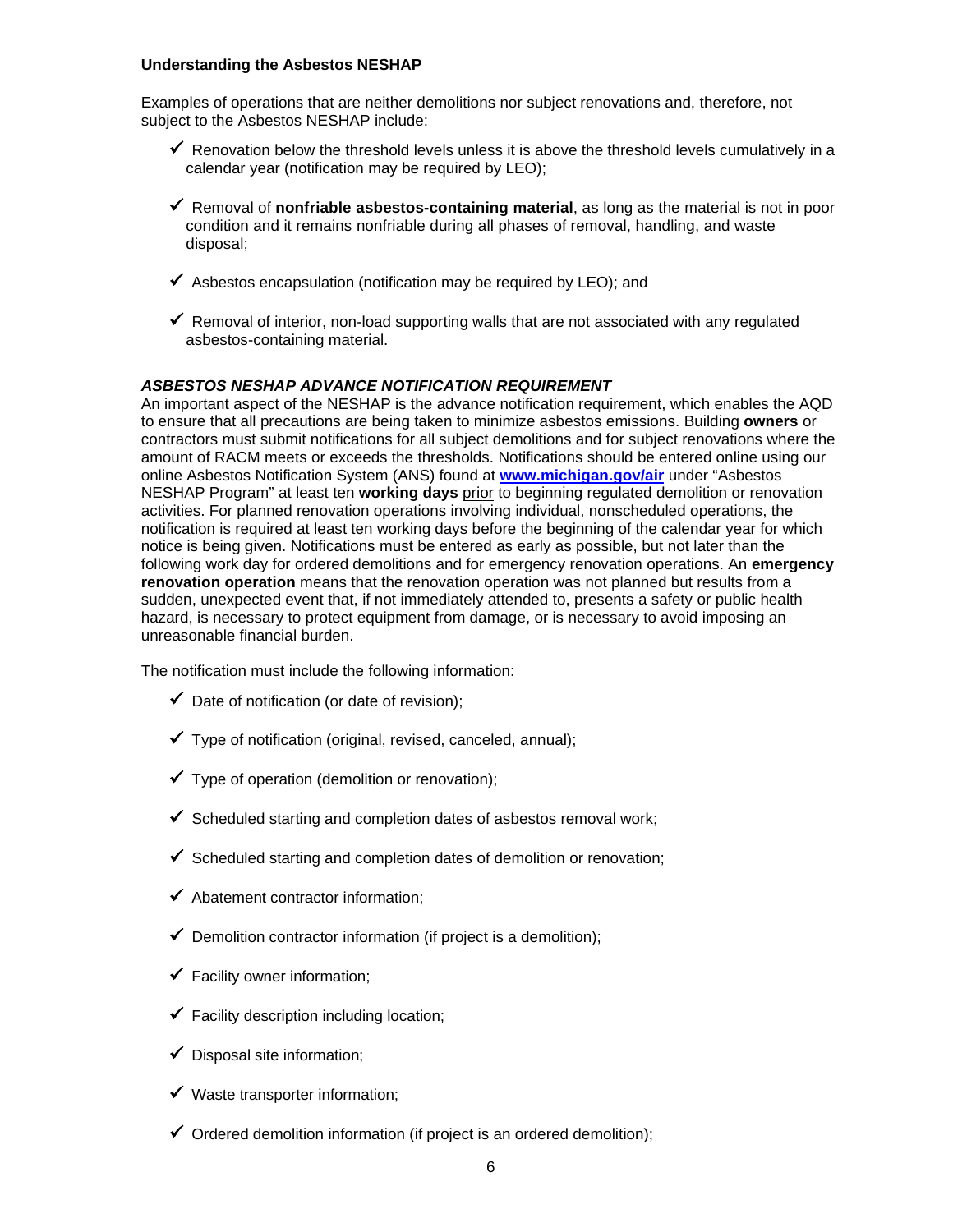- Estimate of amount of RACM to be removed and amount of Category I and Category II nonfriable ACM that will not be removed before demolition;
- $\checkmark$  Project description, including surfaces asbestos will be removed from, removal method, and method of demolition;
- $\checkmark$  Engineering controls description;
- $\checkmark$  Procedure if unexpected asbestos is found;
- $\checkmark$  Procedure used to detect asbestos;
- $\checkmark$  Emergency renovation information (if project is an emergency renovation); and
- $\checkmark$  Certification that at least one trained person will supervise the asbestos stripping and removal.

Michigan's "Notification of Intent to Renovate/Demolish" form should be used to fulfill the notification requirement using the online ANS. For the online link, along with guidelines on how to complete the form, see the "Where to Get Additional Information" section on page 10. U.S. Postal Service, commercial delivery service, or hand delivery (or revisions to notifications) is not recommended. Telefaxing notifications is not acceptable. It is not necessary to send copies of NESHAP notifications to the U.S. EPA for renovation or demolition activities in Michigan.

## • *Revising a Notification*

A revised notification should be sent any time there is a change in any of the required information previously submitted. The NESHAP specifically requires a revision if the amount of asbestos reported changes by 20% (either a decreased amount or an increased amount). An increased amount refers to additional asbestos unexpectedly found while working on the specific project covered in the notification. If the scope of the project increases, a new notification is required. For example, removing asbestos from an area of the building not covered by the original notification would be considered a change in project scope.

#### •*Revising Project Dates*

If the project will begin on a date later than the date in the original notice (or latest revision), revise the notification no later than the previously scheduled start date. If the project will start earlier than the original start date (or latest revision), provide the new start date at least ten working days before beginning the project. **Under no circumstances shall a NESHAP project begin on a date other than the date in the notification (or the latest revised notification).**

If a project will be postponed indefinitely and a new start date cannot be predicted immediately submit a revised notification canceling the project. If the project is rescheduled, a new notification must be submitted at least ten working days prior to beginning the project. It is unacceptable to indefinitely postpone a project and then submit a revised start date less than ten working days before the project is to begin.

## *WORK PRACTICE STANDARDS*

For a demolition project, the RACM is not required to be removed or stripped if any of the following criteria are met:

- $\checkmark$  It is Category I nonfriable ACM that is not in poor condition, is not **friable**, and a licensed asbestos abatement contractor is made available at the demolition site.
- $\checkmark$  It is on a **facility component** that is encased in concrete or other similarly hard material and is adequately wet whenever exposed during demolition.
- $\checkmark$  It was not accessible for testing and, therefore, was not discovered until after the demolition began and as a result of the demolition cannot be safely removed.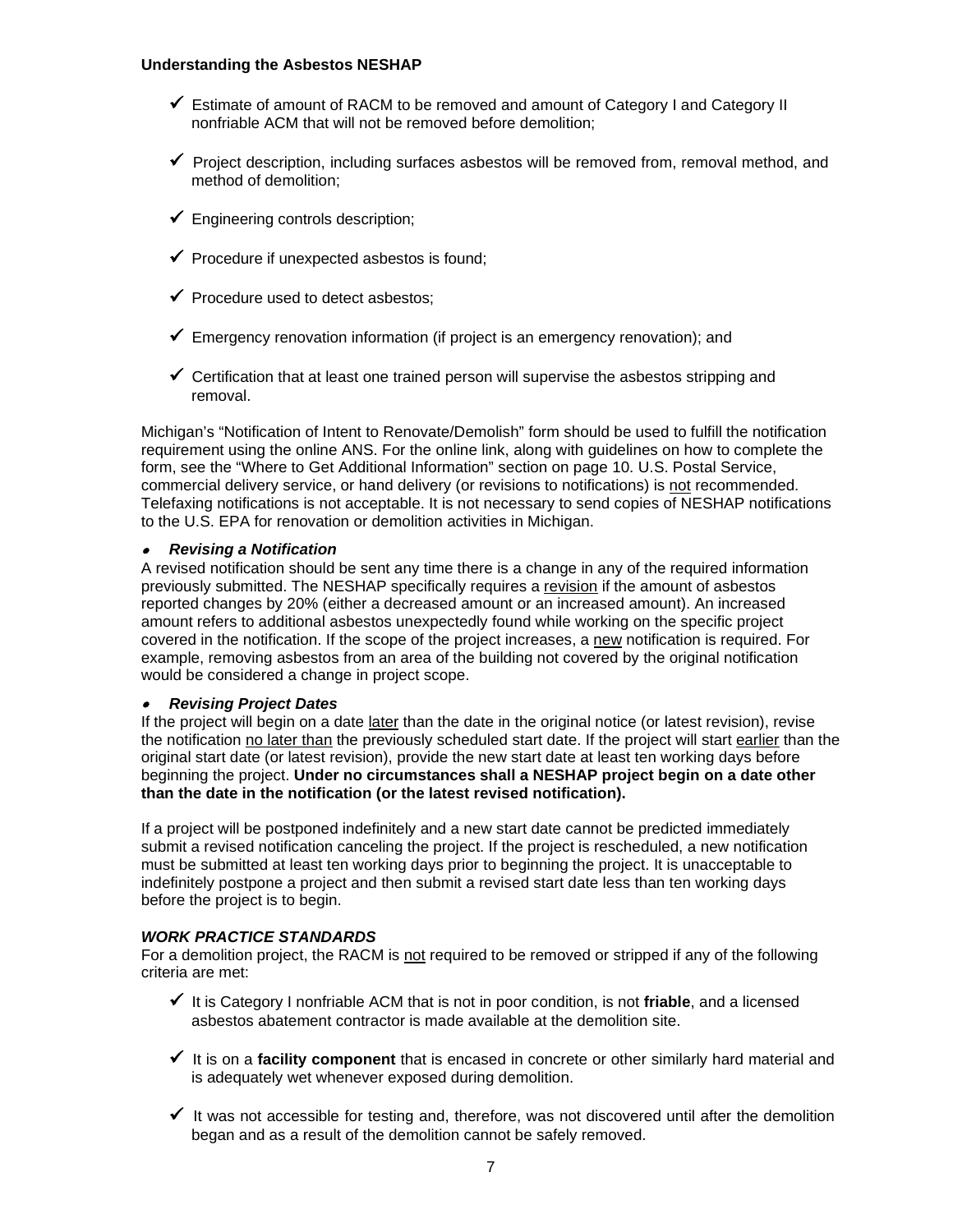- $\checkmark$  It is Category II nonfriable ACM with low probability of becoming crumbled, pulverized, or reduced to powder during demolition.
- $\checkmark$  For large facility components (reactor vessels, large tanks, steam generators, etc. but not beams): the component is removed, transported, stored, disposed of, or reused without disturbing or damaging the RACM; the component is encased in a **leak-tight** wrapping; and the leak-tight wrapping is properly labeled during loading, unloading, and storage.

If a facility is demolished by intentional burning (e.g., fire training), all ACM including Category I and Category II nonfriable ACM is regulated and must be removed before burning.

Remove all RACM from a facility being demolished or renovated before any activity begins that would break up, dislodge, or similarly disturb the material. When stripping asbestos from a facility component while it remains in place in the facility, **adequately wet** the asbestos. After a facility component that is covered with asbestos is taken out of a facility, it shall be stripped or contained in leak-tight wrapping. When stripping, adequately wet the component or use a local exhaust ventilation and collection system designed and operated to capture the particulate asbestos material.

The following requirements must be followed for RACM, including material that has been removed or stripped:

- $\checkmark$  Adequately wet the material and ensure that it remains adequately wet until collected and contained or treated in preparation for disposal;
- $\checkmark$  Carefully lower the material to the ground and floor, not dropping, throwing, sliding, or otherwise damaging or disturbing the material; and
- $\checkmark$  Transport the material to the ground via leak-tight chutes or containers if it has been removed or stripped more than 50 feet above ground level and was not removed as units or in sections.

There are two situations for which the requirement for adequately wetting the material does not apply. The first case is when the temperature at the point of wetting is below  $32^{\circ}$  F. The temperature must be recorded at the beginning, middle, and end of each work day; and these records must be kept for two years. The second situation involves renovation operations where wetting would unavoidably damage equipment or present a safety hazard. For these operations, written approval must be obtained from EGLE (submit a request for a waiver for not wetting in writing to EGLE [address listed in "Where to Get Additional Information" section on page 10]), and the following emission control methods must be used:

- (1) A local exhaust ventilation and collection system designed and operated to capture the particulate asbestos material;
- (2) A glove-bag system designed and operated to contain the particulate asbestos material; and
- (3) Leak-tight wrapping to contain all RACM prior to dismantlement.

## *WASTE DISPOSAL*

The Asbestos NESHAP specifies that no **visible emissions** can be discharged to the outside air from the collection, processing, transport, and disposal of **asbestos-containing waste materials**. After wetting, seal all asbestos-containing waste material in leak-tight containers. If the waste will not fit into containers, it must be placed in leak-tight wrapping. Label the containers or wrapped materials being taken away from the facility using warning labels specified by the Occupational Safety and Health Administration (OSHA) and the U.S. DOT. The label should include the name of the **waste generator** and the location at which the waste was generated. Asbestos-containing waste materials must be deposited as soon as practical to an appropriate waste disposal site. Vehicles used to transport asbestos-containing waste materials must be marked during the loading and unloading of waste. U.S. DOT regulations require the proper identification number of "NA2212" be placed on shipping papers and package marking.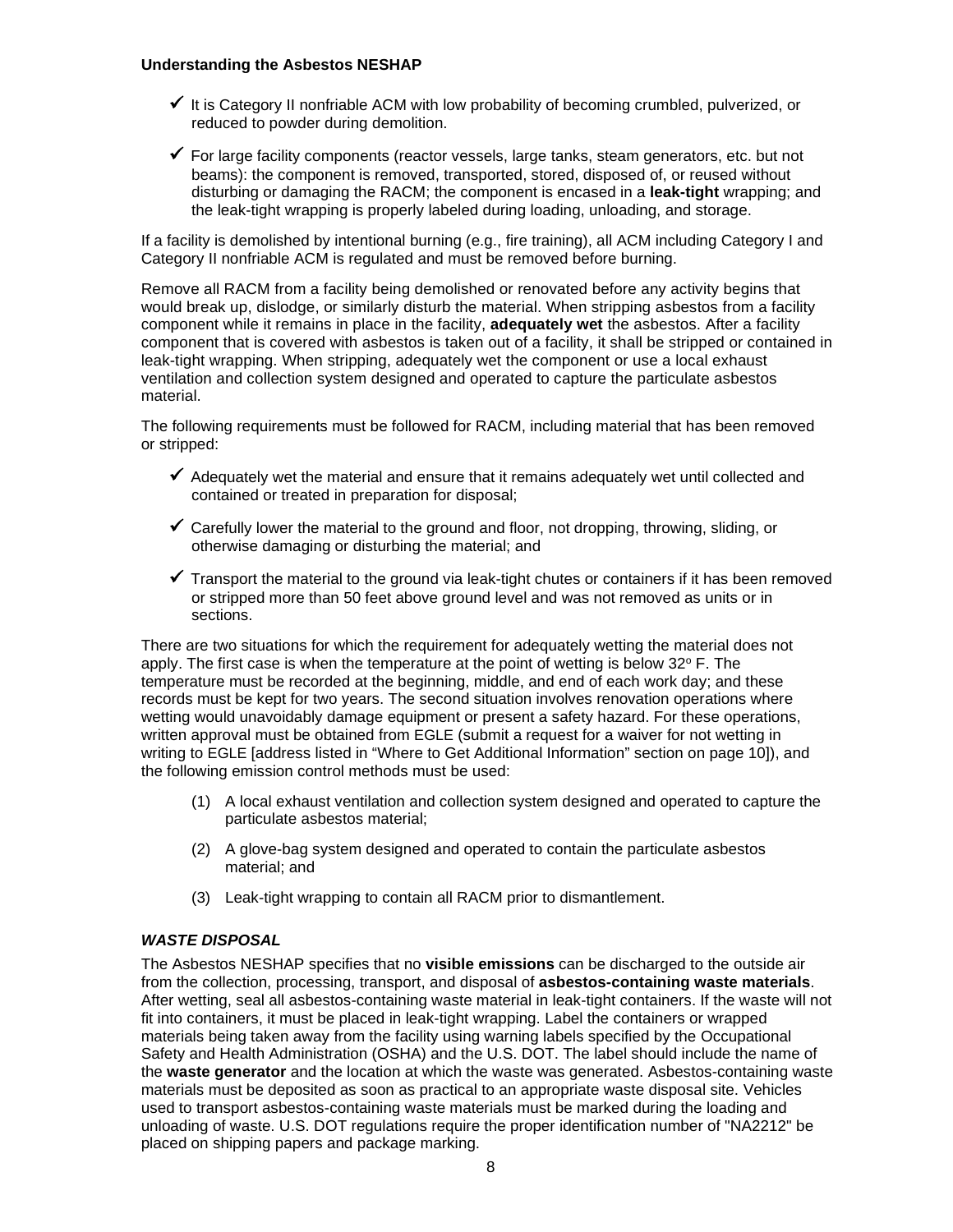Waste shipment records must be maintained by the owner or operator of a demolition/renovation operation. The following information is required on waste shipment records:

- Generator name, address, and telephone;
- $\checkmark$  Asbestos NESHAP program agency name and address;
- $\checkmark$  Quantity of asbestos-containing waste materials (cubic meters or cubic yards);
- $\checkmark$  A monitored emergency response telephone number for a person who is knowledgeable of the hazardous material being shipped and has comprehensive emergency response and incident mitigation information, or who has immediate access to a person with such knowledge;
- $\checkmark$  Waste disposal site operator name and telephone:
- $\checkmark$  Disposal site name and physical location;
- $\checkmark$  Transport date:
- $\checkmark$  Transporter name, address, and telephone; and
- $\checkmark$  Certification.

Provide a copy of the waste shipment record to the disposal site owner or operator at the time of delivery. If a copy of the waste shipment record signed by the owner or operator of the waste disposal site is not received by the waste generator within 35 days, contact the transporter and disposal site to determine the status of the waste shipment. Notify the AQD in writing if a signed waste shipment record is not received from the waste disposal site within 45 days. Keep a copy of all waste shipment records, including the signed copy, for at least two years.

Under Part 115 of Michigan Public Act 451 of 1994, as amended, administered by EGLE, all asbestos-containing material regulated by any state or federal regulations must be disposed of at a Type II (municipal solid waste) landfill. Asbestos-containing material that is nonfriable AND is not in poor condition or will not become friable at any time can be disposed of in a Type III (construction and demolition) landfill. Contact your local EGLE District Office or the Environmental Assistance Center (800-662-9278) if you have waste disposal questions.

#### *TRAINING*

Training is required by three different federal and state agencies when it comes to the handling of asbestos, its removal, and the transportation of the material as a hazardous waste. The Asbestos NESHAP requires at least one trained supervisor to be present when asbestos-containing material is stripped, removed, disturbed, or otherwise handled. Evidence of this training must be posted and made available for inspection at the demolition or renovation site. In addition to training supervisors, the LEO requires that asbestos workers receive training. For a list of certified trainers and/or for more information about LEO training requirements, contact the LEO Asbestos Program at 517-284-7680 or visit their website at **[www.michigan.gov/asbestos](http://www.michigan.gov/asbestos)**. Finally, Hazmat employers are required to certify and document that Hazmat employees (as defined in 49 CFR 171.8) receive training in accordance with 49 CFR Part 172, Subpart H and Part 177. The training requirements would apply to any employee that transports asbestos, offers asbestos for transportation, prepares asbestos for transportation, or certifies a shipping paper or manifest for transportation. U.S. DOT training requirements cover such topics as general awareness/familiarization with 49 CFR Chapter I, Subchapter C; function-specific training for employees; safety methods and emergency response procedures; and security awareness training for risks associated with the transport of hazardous materials.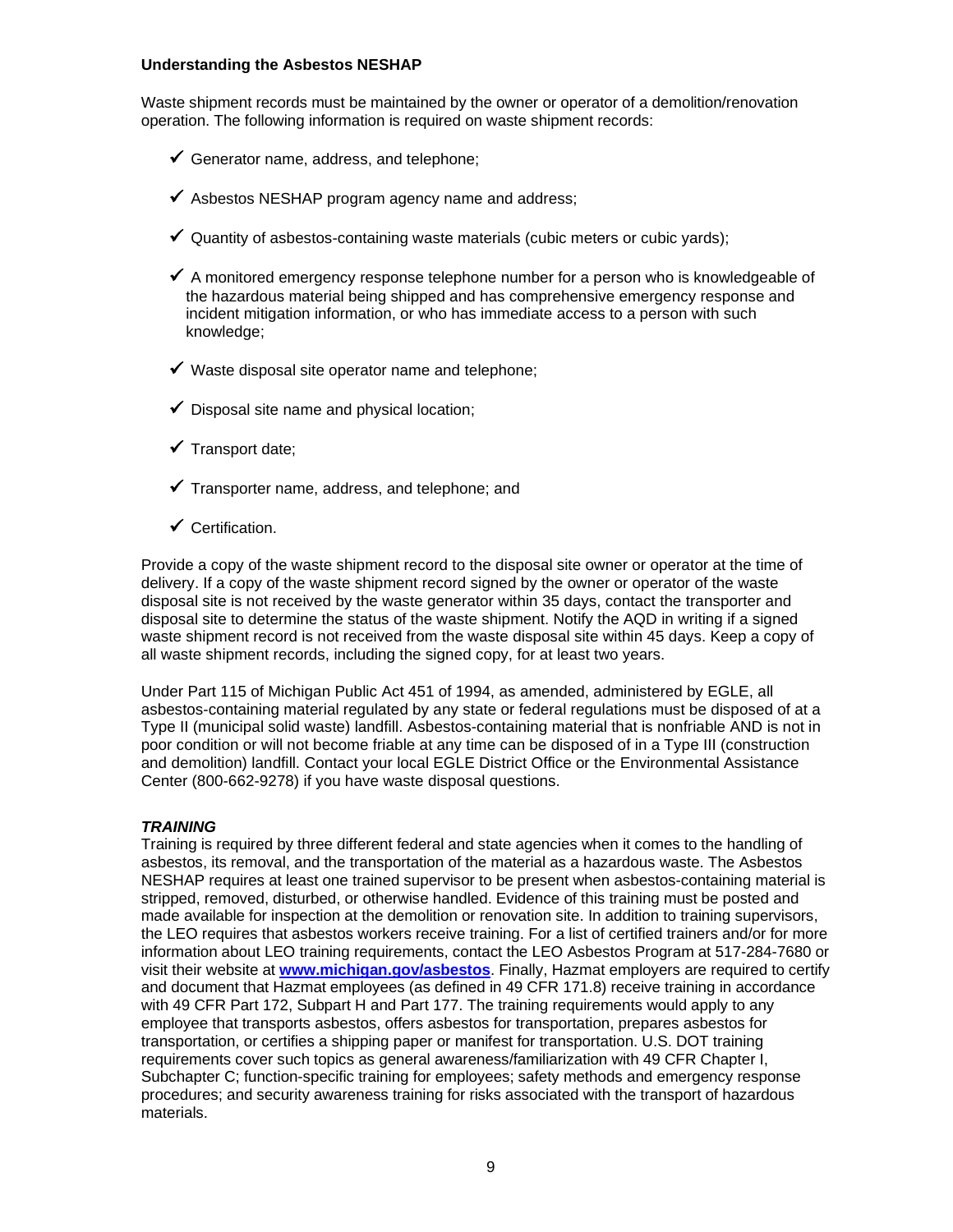#### *WHY COMPLY WITH THE ASBESTOS NESHAP*

Compliance with the Asbestos NESHAP will reduce the public's and workers' exposure to asbestos and will keep facility owners and contractors operating within the law. Non-compliance with the NESHAP is a significant violation. The AQD attempts to reach a settlement with the owner and operator when violations of the Asbestos NESHAP occur. If a settlement acceptable to the U.S. EPA is not reached in a timely manner, the U.S. EPA may pursue enforcement action at the federal level. The U.S. EPA may decide to pursue an escalated enforcement action on its own. Violations of the NESHAP notification and work practice requirements may result in written warnings, administrative orders, civil penalties and/or criminal charges. Typically, violations are resolved with a consent order requiring the facility to pay a penalty and to comply with the regulations for all future demolitions or renovations. Some owners and operators who have knowingly violated the Asbestos NESHAP have been sentenced to prison terms.

#### *WHERE TO GET ADDITIONAL INFORMATION*

Additional information about asbestos is available on the Internet through the U.S. EPA's homepage (**[www2.epa.gov/asbestos](http://www2.epa.gov/asbestos))**). In addition, the Asbestos NESHAP notification form, guidelines for completing the form and regulations are located at **[www.michigan.gov/air](http://www.michigan.gov/air)**. Select "Asbestos NESHAP Program". Questions about the federal OSHA standards or the state's asbestos compliance and training requirements can be obtained by visiting the LEO Asbestos Program's web site at **[www.michigan.gov/asbestos](http://www.michigan.gov/asbestos)**. Questions related to the transportation of asbestos can be addressed by the U.S. Department of Transportation's (U.S. DOT) Hazmat Information Center at 800-467-4922. You can also visit the U.S. DOT, Pipeline and Hazardous Materials Safety Administration's web site a[t](http://hazmat.dot.gov/) **<http://hazmat.dot.gov>**.

#### •*Government Agency Contacts:*

#### **Michigan Department of Environment, Great Lakes, and Energy**

Air Quality Division – NESHAP Asbestos Program PO Box 30260 Lansing, Michigan 48909-7760 Notifications & General Asbestos Questions: 517-899-2182

#### **Michigan Department of Labor and Economic Opportunity**

MIOSHA Asbestos Program PO Box 30671 Lansing, Michigan 48909-8171 Main Line & General Asbestos Questions: 517-284-7680 Accreditation, Training, Contractor Licensing: 517-284-7698 Notifications: 517-284-7699

#### **Michigan State Police**

Commercial Vehicle Enforcement Division Hazardous Materials Unit PO Box 30634 Lansing, Michigan 48913-0635 517-241-0551

#### **U.S. Environmental Protection Agency**

Asbestos Program 77 W. Jackson Boulevard Chicago, Illinois 60604 Asbestos Hotline: 1-800-368-5888 Environmental Hotline: 1-800-621-8431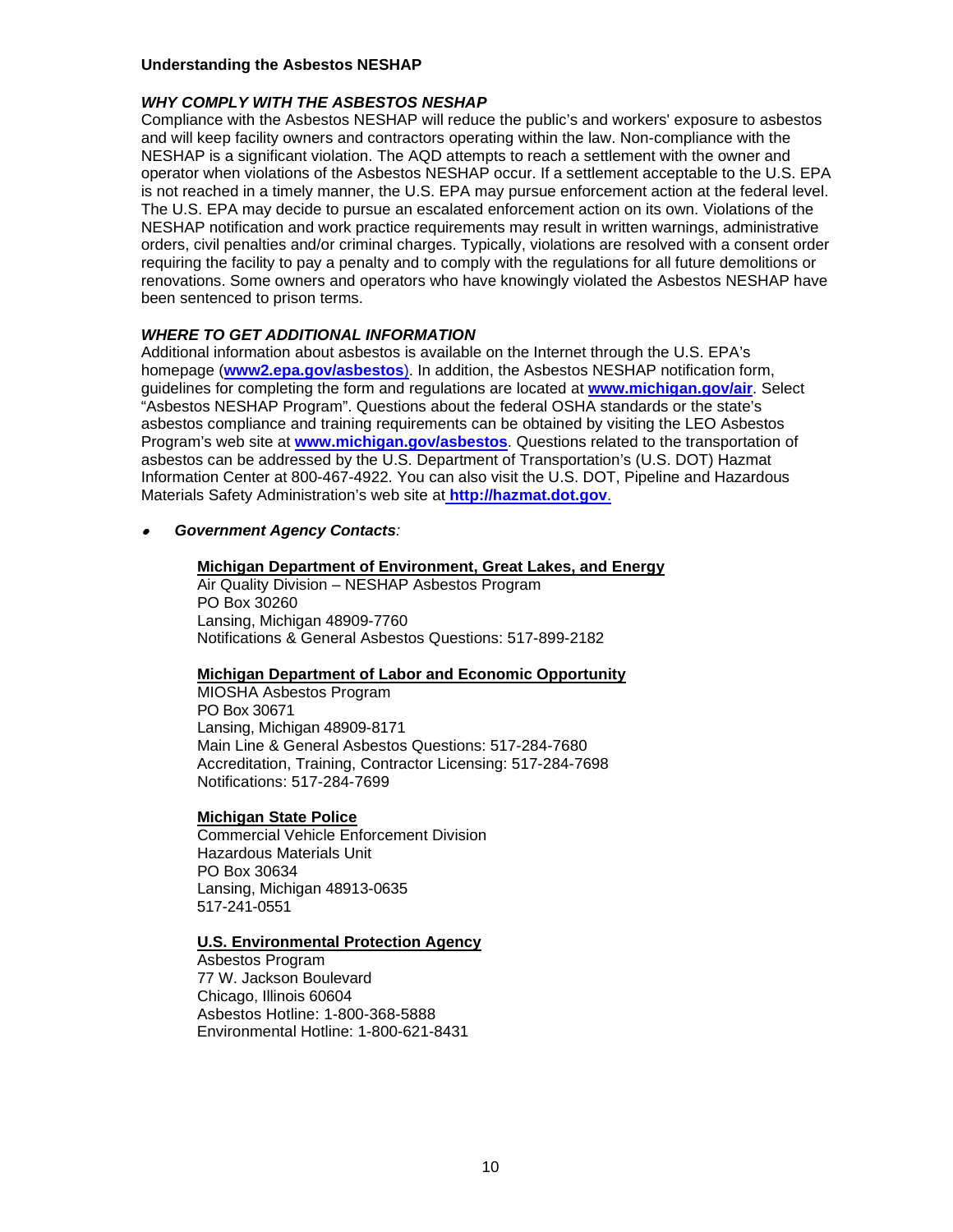#### *ACRONYMS*

|                    | ACM Asbestos-Containing Material                                  |
|--------------------|-------------------------------------------------------------------|
|                    | AQD  Air Quality Division                                         |
| CAA  Clean Air Act |                                                                   |
|                    | C&E  Compliance and Enforcement                                   |
|                    | EGLE  Michigan Department of Environment, Great Lakes, and Energy |
|                    | LEO  Michigan Department of Labor and Economic Opportunity        |
|                    | NESHAP National Emission Standards for Hazardous Air Pollutants   |
|                    | OSHA  Occupational Safety and Health Administration               |
|                    | PLM  Polarized Light Microscopy                                   |
|                    | RACM Regulated Asbestos-Containing Material                       |
|                    | U.S. DOTU.S. Department of Transportation                         |
|                    | U.S. EPA  U.S. Environmental Protection Agency                    |

## *DEFINITIONS*

This section contains a list of definitions from the Asbestos NESHAP. Not all of these terms are used in this fact sheet.

**Active waste disposal site:** Any disposal site other than an inactive site.

**Adequately wet:** Sufficiently mix or penetrate with liquid to prevent the release of particulates. If visible emissions are observed coming from asbestos-containing material, then that material has not been adequately wetted. However, the absence of visible emissions is not sufficient evidence of being adequately wet.

**Asbestos:** The asbestiform varieties of serpentinite (chrysotile), riebeckite (crocidolite), cumm ingtonite-grunerite, anthophylite, and actinolite-tremolite.

**Asbestos-containing materials:** Any materials containing more than 1% asbestos.

**Asbestos-containing waste materials:** Mill tailings or any waste that contains commercial asbestos and is generated by a source subject to the Asbestos NESHAP. This includes filters from control devices, friable asbestos waste material, and bags or other similar packaging contaminated with commercial asbestos. As applied to demolition and renovation operations, this term also includes regulated asbestos-containing material waste and materials contaminated with asbestos including disposable equipment and clothing.

**Asbestos mill:** Any facility engaged in converting, or in any intermediate step in converting, asbestos ore into commercial asbestos. Outside storage of asbestos material is not considered a part of the asbestos mill.

**Asbestos tailings:** Any solid waste that contains asbestos and is a product of asbestos mining or milling operations.

**Asbestos waste from control devices:** Any waste material that contains asbestos and is collected by a pollution control device.

**Category I nonfriable asbestos-containing material (ACM):** Asbestos-containing packings, gaskets, resilient floor covering, and asphalt roofing products containing more than 1% asbestos as determined using Polarized Light Microscopy.

**Category II nonfriable ACM:** Any material, excluding Category I nonfriable ACM, containing more than 1% asbestos as determined using Polarized Light Microscopy that, when dry, cannot be crumbled, pulverized, or reduced to powder by hand pressure.

**Commercial asbestos:** Any material containing asbestos that is extracted from ore and has value because of its asbestos content.

**Cutting:** To penetrate with a sharp-edged instrument and includes sawing, but does not include shearing, slicing, or punching.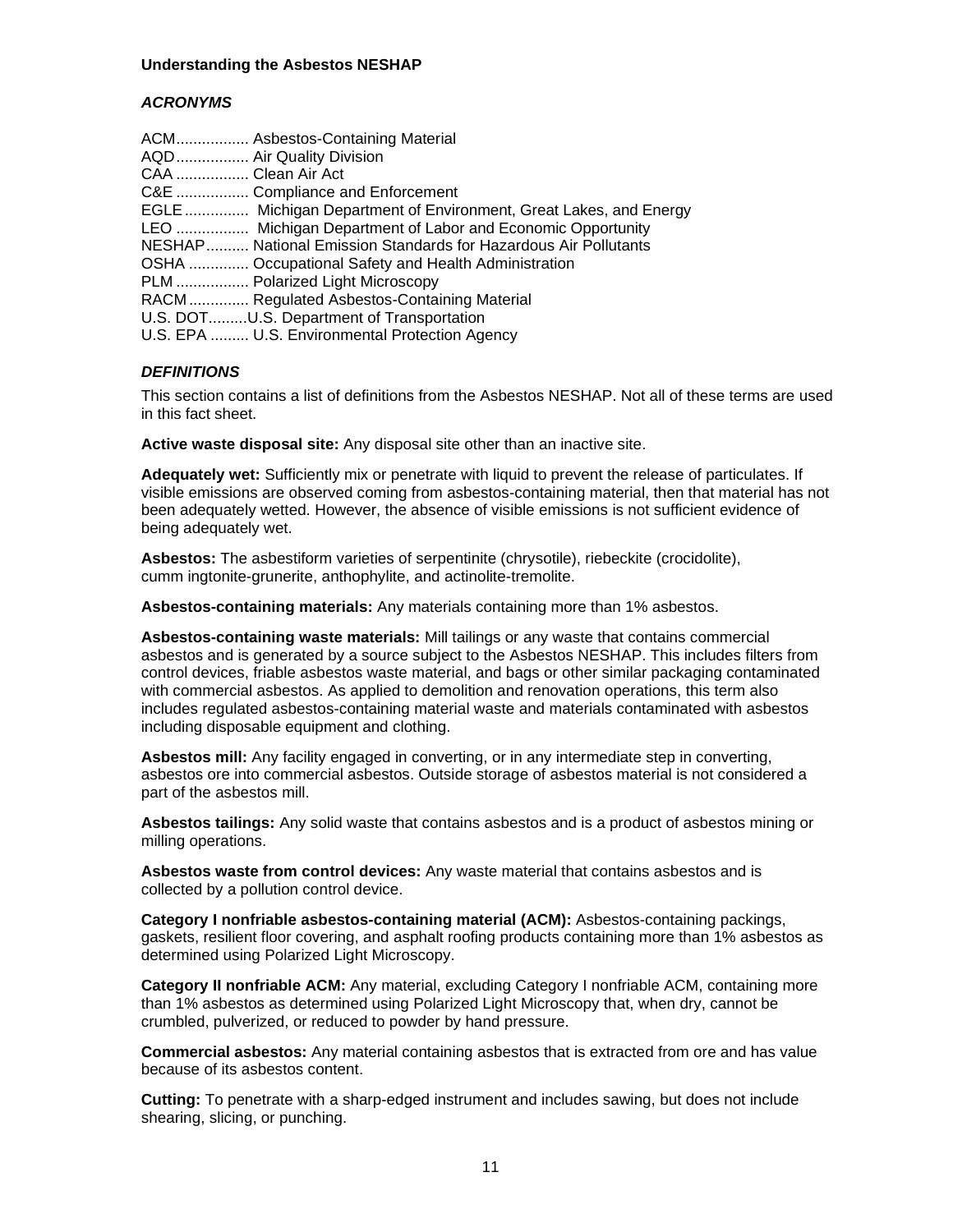**Demolition:** The wrecking or taking out of any load-supporting structural member of a facility together with any related handling operations or the intentional burning of any facility.

**Emergency renovation operation:** A renovation operation that was not planned but results from a sudden, unexpected event that, if not immediately attended to, presents a safety or public health hazard, is necessary to protect equipment from damage, or is necessary to avoid imposing an unreasonable financial burden. This term includes operations necessitated by nonroutine failures of equipment.

**Fabricating:** Any processing (e.g., cutting, sawing, drilling) of a manufactured product that contains commercial asbestos, with the exception of processing at temporary sites (field fabricating) for the construction or restoration of facilities. In the case of friction products, fabricating includes bonding, debonding, grinding, sawing, drilling, or other similar operations performed as part of fabricating.

**Facility:** Any institutional, commercial, public, industrial, or residential structure, installation, or building (including any structure, installation, or building containing condominiums or individual dwelling units operated as a residential cooperative but excluding residential buildings having four or fewer dwelling units); any ship; and any active or inactive waste disposal site. For purposes of this definition, any building, structure, or installation that contains a loft used as a dwelling is not considered a residential structure, installation, or building. Any structure, installation, or building that was previously subject to the Asbestos NESHAP is not excluded, regardless of its current use or function.

**Facility component:** Any part of a facility including equipment.

**Friable asbestos material:** Any material containing more than 1% asbestos as determined using Polarized Light Microscopy, that when dry, can be crumbled, pulverized, or reduced to powder by hand pressure.

**Fugitive source:** Any source of emissions not controlled by an air pollution control device.

**Glove bag:** A sealed compartment with attached inner gloves used for the handling of asbestoscontaining materials. Properly installed and used, glove bags provide a small work area enclosure typically used for small-scale asbestos stripping operations.

**Grinding:** To reduce to powder or small fragments and includes mechanical chipping or drilling.

**Hazmat employee:** Means a person who is employed by a hazmat employer and who, in the course of employment, directly affects hazardous materials transportation safety. This term includes an owner-operator of a motor vehicle which transports hazardous materials in commerce. This term includes an individual, including a self-employed individual, employed by a hazmat employer who, during the course of employment:

- 1. Loads, unloads, or handles hazardous materials;
- 2. Manufactures, tests, reconditions, repairs, modifies, marks, or otherwise represents containers, drums, or packagings as qualified for use in the transportation of hazardous materials;
- 3. Prepares hazardous materials for transportation;
- 4. Is responsible for safety of transporting hazardous materials; or
- 5. Operates a vehicle used to transport hazardous materials.

**Hazmat employer:** Means a person who uses one or more employees in connection with: transporting hazardous materials in commerce; causing hazardous materials to be transported or shipped in commerce; or representing, marking, certifying, selling, offering, manufacturing, reconditioning, testing, repairing, or modifying containers, drums, or packagings as qualified for use in the transportation of hazardous materials. This term includes an owner-operator of a motor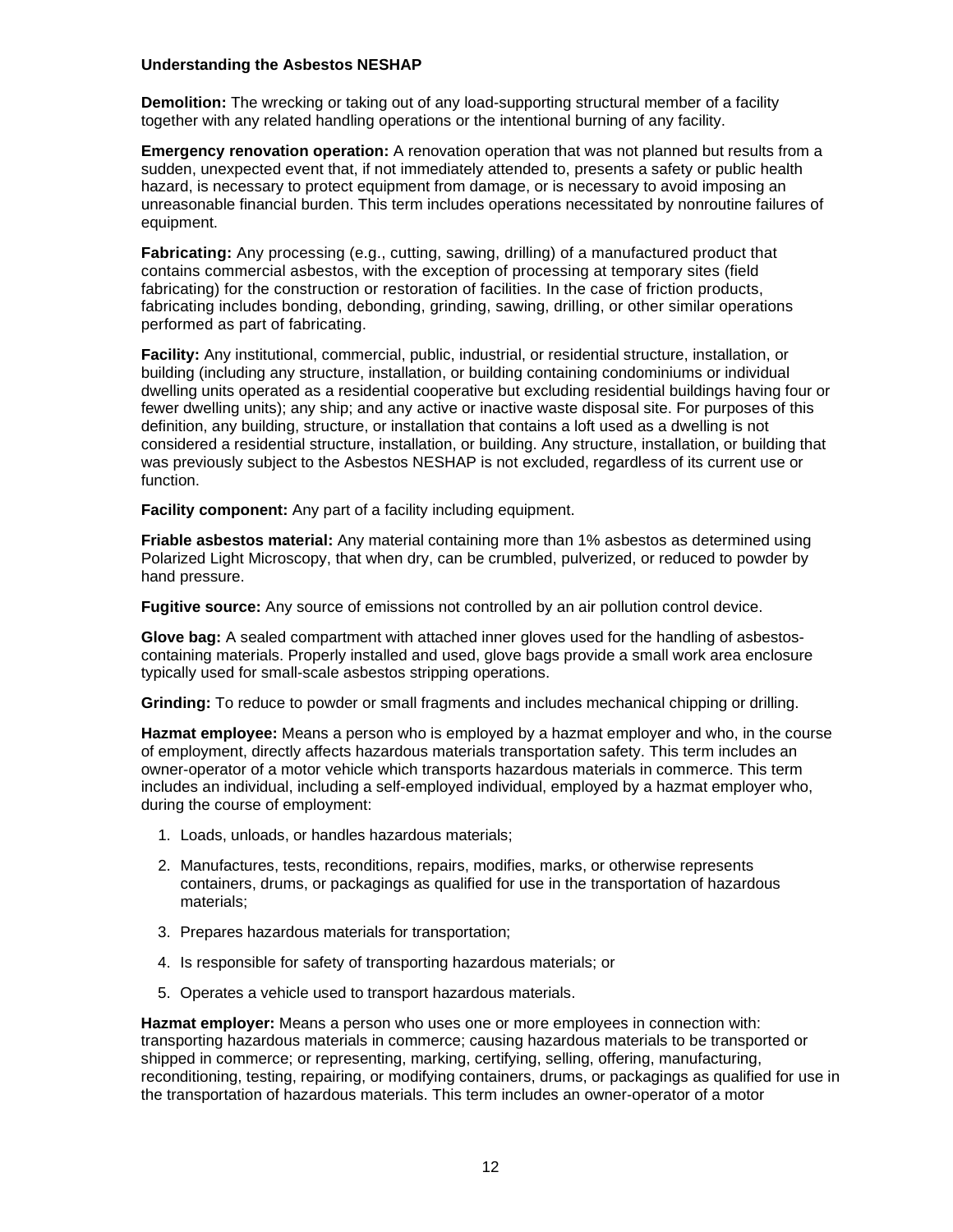vehicle which transports hazardous materials in commerce. This term also includes any department, agency, or instrumentality of the United States, a state, a political subdivision of a state, or an Indian tribe engaged in an activity described in the first sentence of this definition.

**In poor condition:** The binding or the material is losing its integrity as indicated by peeling, cracking, or crumbling of the material.

**Inactive waste disposal site:** Any disposal site or portion of it where additional asbestoscontaining waste material has not been deposited within the past year.

**Installation:** Any building or structure or any group of buildings or structures at a single demolition or renovation site that is under the control of the same owner or operator (or owner or operator under common control).

**Leak-tight:** Solids or liquids cannot escape or spill out. It also means dust-tight.

**Malfunction:** Any sudden and unavoidable failure of air pollution control equipment or process equipment or of a process to operate in a normal or usual manner so that emissions of asbestos are increased. Failures of equipment shall not be considered malfunctions if they are caused in any way by poor maintenance, careless operation, or any other preventable upset conditions, equipment breakdown, or process failure.

**Manufacturing:** The combining of commercial asbestos—or, in the case of woven friction products, the combining of textiles containing commercial asbestos—with any other material(s), including commercial asbestos, and the processing of this combination into a product. Chlorine production is considered a part of manufacturing.

**Natural barrier:** A natural object that effectively precludes or deters access. Natural barriers include physical objects such as cliffs, lakes or other large bodies of water, deep and wide ravines, and mountains. Remoteness by itself is not a natural barrier.

**Nonfriable asbestos-containing material:** Any material containing more than 1% asbestos as determined using Polarized Light Microscopy, that, when dry, cannot be crumbled, pulverized, or reduced to powder by hand pressure.

**Nonscheduled renovation operation:** A renovation operation necessitated by the routine failure of equipment, which is expected to occur within a given period based on past operating experience but for which an exact date cannot be predicted.

**Outside air:** The air outside buildings and structures, including, but not limited to, the air under a bridge or in an open air ferry dock.

**Owner or operator of a demolition or renovation activity:** Any person who owns, leases, operates, controls, or supervises the facility being demolished or renovated or any person who owns, leases, operates, controls, or supervises the demolition or renovation operation, or both.

**Particulate asbestos material:** Finely divided particles of asbestos or material containing asbestos.

**Planned renovation operations:** A renovation operation, or a number of such operations, in which some RACM will be removed or stripped within a given period of time and that can be predicted. Individual, nonscheduled operations are included if a number of such operations can be predicted to occur during a given period of time based on operating experience.

**Regulated asbestos-containing material (RACM): means** (a) friable asbestos material, (b) Category I nonfriable ACM that has become friable, (c) Category I nonfriable ACM that will be or has been subjected to sanding, grinding, cutting, or abrading, or (d) Category II nonfriable ACM that has a high probability of becoming or has become crumbled, pulverized, or reduced to powder by the forces expected to act on the material in the course of demolition or renovation operations.

**Remove:** To take out RACM or facility components that contain or are covered with RACM from any facility.